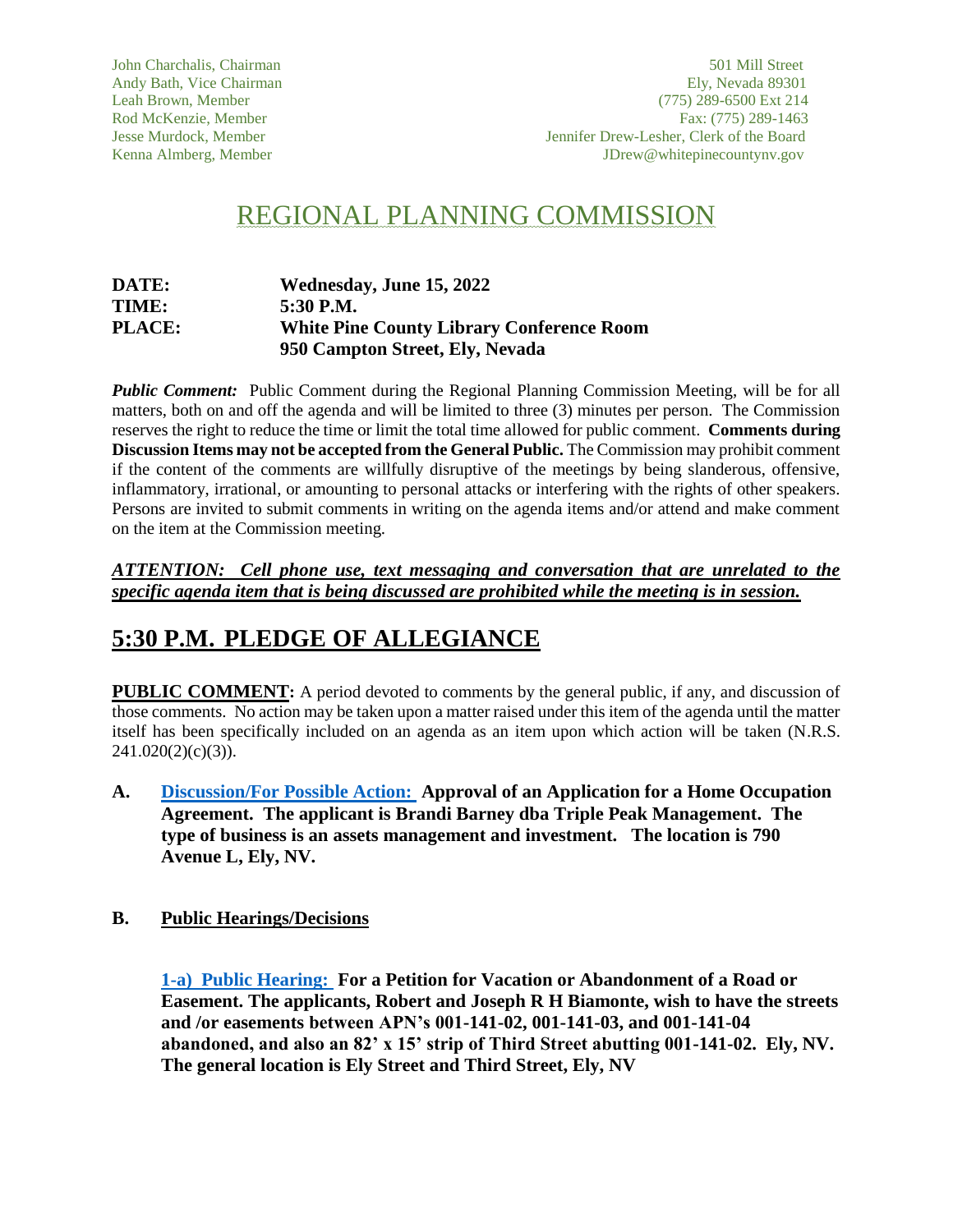**[1-b\) Discussion/For Possible Recommendation:](https://www.whitepinecounty.net/DocumentCenter/View/8143/RPC-Agenda-Item-B-1a-and-1b) consider a Petition for Vacation or Abandonment of a Road or Easement. The applicants, Robert and Joseph R H Biamonte, wish to have the streets and /or easements between APN's 001-141-02, 001-141-03, and 001-141-04 abandoned, and also an 82' x 15' strip of Third Street abutting 001-141-02. Ely, NV. The general location is Ely Street and Third Street, Ely, NV**

**[2-a\) Public Hearing:](https://www.whitepinecounty.net/DocumentCenter/View/8144/RPC-Agenda-Item-B-2a-and-2b--61522) For a Petition for Vacation or Abandonment of a Road or Easement. The applicants, Joseph and Kerri Pintar, wish to have a section of the street frontage abutting their property abandoned. The section would be 21'on the north end and 9' on the south end, by 134.82' street frontage. The property address is 1049 Bell Avenue, Ely, NV. The APN is 001-451-14**

**[2-b\) Discussion/For Possible Recommendation:](https://www.whitepinecounty.net/DocumentCenter/View/8144/RPC-Agenda-Item-B-2a-and-2b--61522) Approval of a Petition for Vacation or Abandonment of a Road or Easement. The applicants, Joseph and Kerri Pintar, wish to have a section of the street frontage abutting their property abandoned. The section would be 21'on the north end and 9' on the south end, by 134.82' street frontage. The property address is 1049 Bell Avenue, Ely, NV. The APN is 001-451- 14**

**[3-a\) Public Hearing:](https://www.whitepinecounty.net/DocumentCenter/View/8145/RPC-Agenda-Item-B-3a-and-3b) to consider the Reclassification of Property Zonings on the parcels listed below. The intent is to establish the A-E-1 Zone District and its boundaries. The parcels to be designated A-E-1 ( Adult Entertainment District) would be APN 001-143-04, 001-144-02, 001-144-03, 001-144-04, 001-161-01, 001-161- 02, 001-162-05,and 001-162-04, which are currently zoned C-2-, C-3, or R-2-50.**

**[3-b\) Discussion/For Possible Action:](https://www.whitepinecounty.net/DocumentCenter/View/8145/RPC-Agenda-Item-B-3a-and-3b) Approval of the Reclassification of Property Zonings on the parcels listed below. The intent is to establish the A-E-1 Zone District and its boundaries. The parcels to be designated A-E-1 ( Adult Entertainment District) would be APN 001-143-04, 001-144-02, 001-144-03, 001-144-04, 001-161-01, 001-161-02, 001-162-05,and 001-162-04, which are currently zoned C-2-, C-3, or R-2- 50.**

- **C. [Discussion Only:](https://www.whitepinecounty.net/DocumentCenter/View/8146/RPC-Agenda-Item-C--61522) Whether to include the C-2 (General Commercial) use within the language of Title 12, Chapter 8 (A-E-1 Zone-Adult Entertainment District) in Ordinance 410 of the Ely City Code.**
- **D. Discussion/For [Possible Action:](https://www.whitepinecounty.net/DocumentCenter/View/8147/RPC-Agenda-Item-D-61522) Approval of minutes from Regional Planning Commission meeting held on May 18, 2022.**